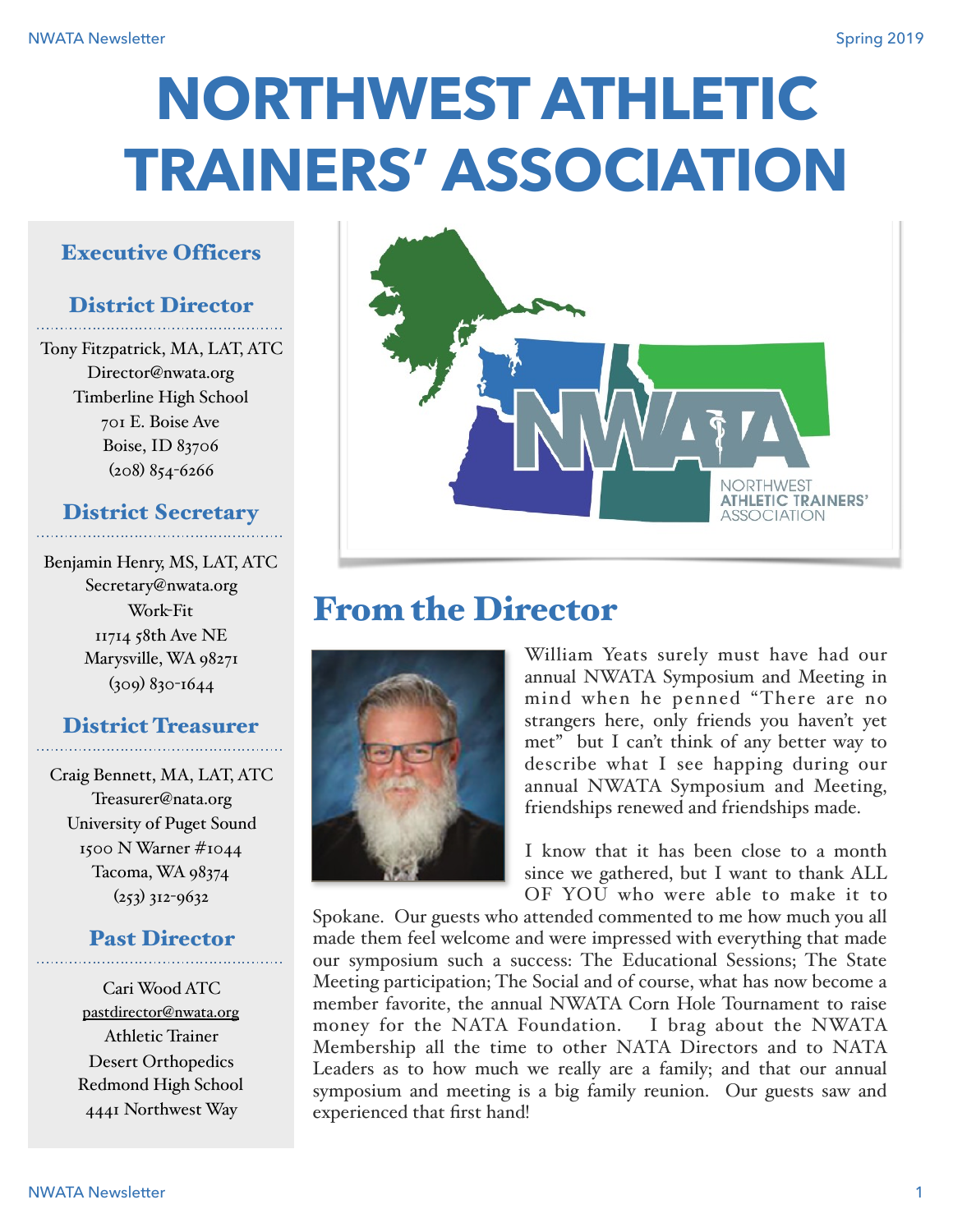A meeting like this DOES NOT come off as flawlessly as it does without the hard work of MANY behind the scenes members who make the time in their busy day to ensure our meeting is the success that is year in and year out. This year was no different! So I'd like to take the time to THANK these members for planning and putting together another successful NWATA Symposium and Meeting.

First a HUGE THANK YOU to our Local Planning Team; Stacey Nauman, Local Chair, Kacey Hoob, Todd Sandberg, Maisie Walters, and Cynthia Wright! These members had a laser focus on planning and putting together a successful meeting. Their attention to detail was a guarantee that all of you had the experience you did! It is not just the big things such as the Social, Rooms, Speakers that make a successful meeting, it is also the hundreds of little things, that if not in place, a meeting does NOT COME OFF! Moderators, Guest Pick-Up, Workshop needs, Speaker needs, Check-in Help, etc; it was their attention to those details THAT MADE Spokane such a HUGE SUCCESS and they need all the accolades we can give them. To this year's Local Planning Committee, words seem so inadequate, but…THANK YOU for your hard work, vision and dedication to the NWATA Membership in planning and pulling off an exceptional experience.

The second big THANK YOU goes to our NWATA Meetings Team; Aaron Kilfoyle, Meetings Coordinator, Greg Hill, Registration Coordinator, Dani Moffit, Education Coordinator and Jennifer Krug, Expo Coordinator. These four are pivotal in elevating the symposium experience for all of you, our membership! Without their diligence and focus on one of four key segments, our meeting would fail. Aaron, thank you for weaving everything together into one flawless meeting and managing the constant stream of changes and requests. Greg, thank you for managing the registration website, creating a simple registration online experience for the membership and for running a remarkable and seamless registration table. Dani, thank you for the exceptional educational sessions; they were current, impactful and professional! In a word, they were all superior. Jennifer, thank you for not only recruiting companies to come to the Pacific Northwest to exhibit, but for also keeping all of those exhibitors happy and engaged in our meeting so that they felt that their time was appreciated and valued!

The Final HUGE THANK YOU goes to all 550+ of you who attended NWATA2019! Our association is only as strong as our membership and all of you demonstrate this year in and year out with your participation in our annual symposium. We are the smallest, in terms of membership numbers relative to the other 9 NATA Districts, but I am constantly humbled by the fact that close to one-third of our membership attends

the yearly meeting. Thank you for your support and confidence in our NWATA Annual Meeting! This faith and confidence is what drives the NWATA Leadership and Meetings Team, to provide you with the best educational, professional and social experience you have come to expect each year. I am looking forward to what Boise and NWATA2020 will offer and have planned for our annual gathering….Our Family Reunion!

One last shout out - Congrats to our 2019 NWATA Quiz Bowl Champions, Boise State University, who will be representing District 10 in Las Vegas in June.

I hope that all of you are enjoying your Spring and the promise that it brings of fun outside! I know that I'm jaded, but the Pacific Northwest offers up some

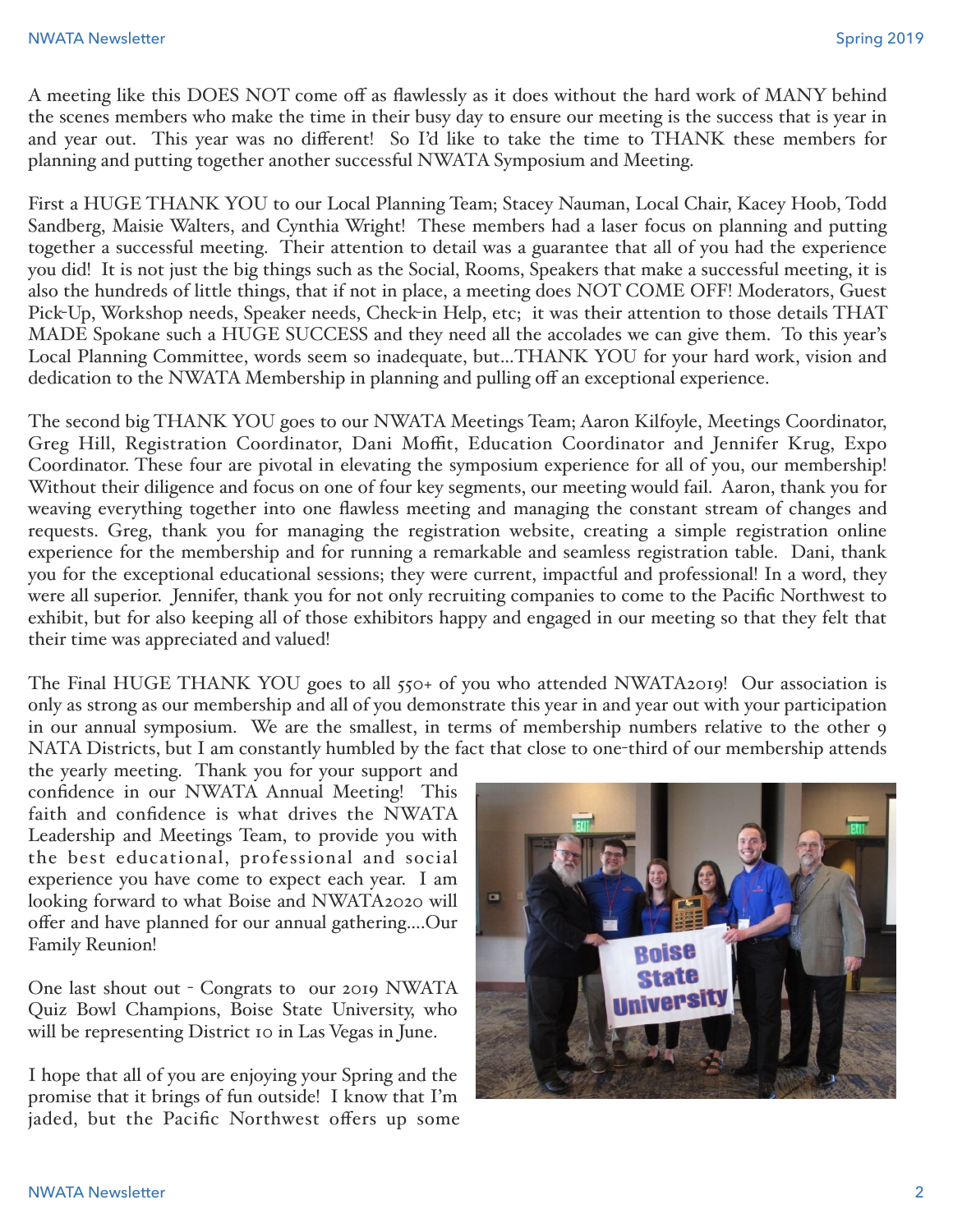amazing places to explore and have fun! As always, please drop me a note or give me a call If you have any questions or concerns and I look forward to seeing the D10 family in Las Vegas for NATA2019!

Respectfully, Tony Fitzpatrick, MA, LAT, ATC NWATA-D10 Director/President

## Committee Reports

Each committee gave their full report in Spokane at the NWATA Annual Meeting. All committee reports can be found at our district website: <https://www.nwata.org/meetingminutes>

## NATA Foundation - Bill Drake, Valerie Moody



A huge note of thanks to NWATA members for your continued support of the NATA Foundation. The 2nd Annual March Madness Cornhole Tournament was a huge success and this year's winners Dustin Burton and Mitch Willert took down the reigning champs (rematch discussions have already surfaced for Boise)! Several NWATA members joined the Circle of Champions and with additional donations, we were able to raise \$2800 at the district

meeting to support the Foundation and the Jim Whitesel Memorial Scholarship Fund. At the forefront of fundraising efforts

for the Jim Whitesel Memorial Scholarship, Ken Kladnik sold out of his freshly published NWATA Tales with all proceeds directly going to this scholarship. The NATA Foundation will recognize 4 Scholarship Recipients and 2 Student Writing Contest Winners from District 10 at the Pinky Newell Scholarship Reception in Las Vegas in June. We hope you can join us in Vegas for Day Break Yoga or Las Vegas Libations tour!



#### NATAPAC - Dana Gunter

A very BIG THANK YOU! to all NWATA members who purchased a NATAPAC beer stein for the social. It was great to see so many having fun, getting caught up with old friends, meeting new ones and playing cornhole. Enjoy your memorable stein for years to come. Cheers!

NATAPAC Breakfast on Tuesday June  $25<sup>th</sup>$  will feature Ronnie Barnes as guest speaker. Click on the citation here to read about Mr. Barnes' Lifetime Achievement Award given April 10th, 2019. Breakfast is 7am-9am. Registration is easy when you register for NATA 2019. If you cannot make it to breakfast, consider sponsoring a student or young professional or, a one-time donation with your registration.

[https://www.giants.com/news/giants](https://www.giants.com/news/giants-head-trainer-ronnie-barnes-given-lifetime-achievement-award)-head-trainer-ronnie-barnes-given-lifetime-achievement-award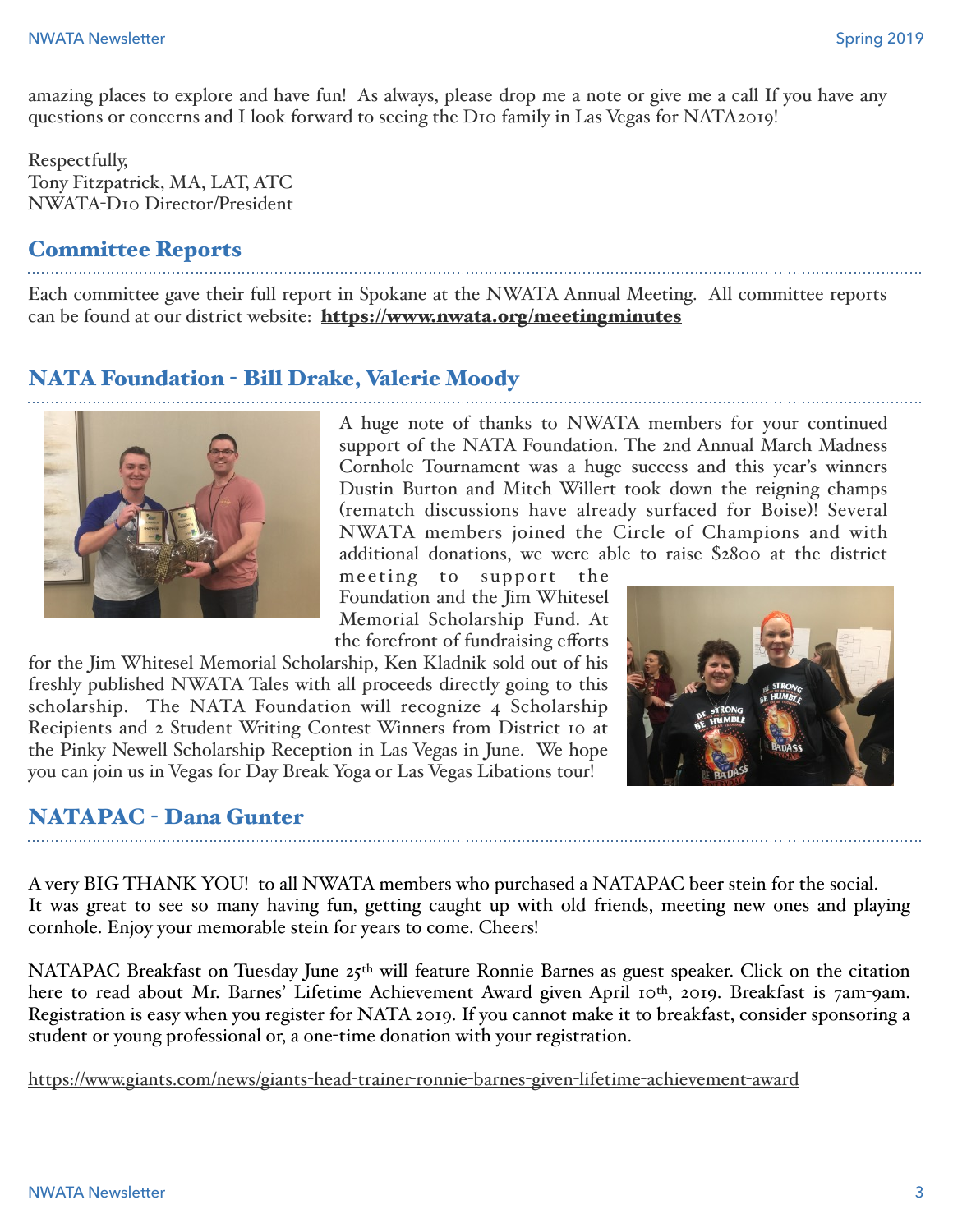# NATA International Committee - Cynthia Wright

The NATA is in its second year of partnering with the Canadian Athletic Therapist Association (CATA) to have a speaker exchange between the two associations. District 10 is one of only two district this year to host one of our neighbors from the north. Rebecca Swan, MRSc, BHK, BAHSc, CAT(C), CSCS, FMS 1 spoke to our membership on both Saturday and Sunday. Her topics were focused on physical rehabilitation in police departments and treating the tactical athlete. The topic proved to be of great interest to the membership and there were several members who asked whether she could return for a future conference. As part of the exchange, Director Fitzpatrick presented Becky with a plaque at the business meeting, both to welcome her and to thank her for willing to come speak in District 10. His hope is that our district continues with this exchange and we have the opportunity to send someone to Canada for one of their meetings, as well.

# Honors & Awards / Scholarships

Congratulations to all of our 2019 NWATA and NATA Award and Scholarship Winners!

#### NWATA Scholarships

Bobby Gunn Award - Josh Free, Washington State University NWATA Professional Scholarship - Autumn Rollins, Whitworth University Richard Irvin Professional Scholarship - Hannah Lorenzen, Oregon State University Naseby Rhinehart Professional - Troy Siler, Idaho State University Bill Robertson Professional Scholarship - Mckayla McNamara, University of Montana Bob Peterson Post-Professional - Josh Free, Washington State University NWATA Family - Cheyenne Young, Husson University, Maine

#### NATA Foundation Scholarships

D10 Mark Smaha Scholarship - Jennifer McCaw, Idaho State University Jim Whitesel Memorial AT Scholarship - McKayla McNamara, University of Montana PFATS Steve (Greek) Antonopolous Scholarship - Katherine Berglund, University of Montana Richard E Vandervoort Memorial Scholarship - Hunter Lindsay, University of Montana

#### NATA Foundation Writing Contest

2019 Best Case Study -Tayleigh Talmadge - University of Montana 2019 Best Literature Review - Olivia Fellers - University of Montana

#### NWATA Awards

NWATA New Horizon - Andrew Hamstra, ATC NWATA Outstanding Service - JJ Wetherington, ATC NWATA District Director's Award - Dani Moffit, ATC

#### NATA Sponsored Award

2019 Gatorade Secondary School Athletic Trainer Award - Christina Gray - Beaverton High School

#### NATA Awards

NATA Honorary Membership - Steve Moore Athletic Training Service - Shelly Jones, ATC